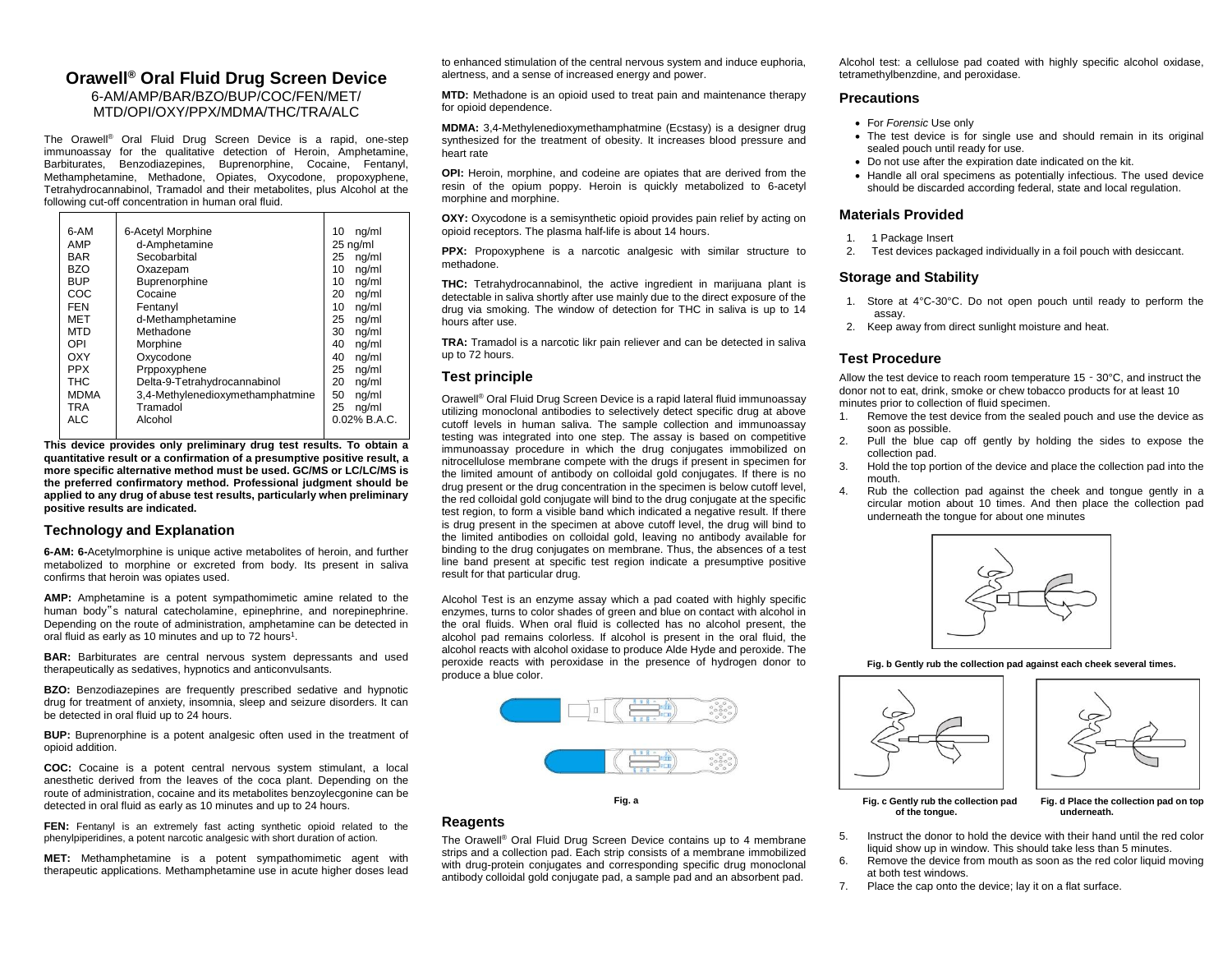8. Read results at 5 minutes after removing device from mouth. Do not read results after 15 minutes.

## **Interpreting Test Results**

#### **Negative Results**

A red colored band should be observed in control region (C), and specific drug test region.

The color and density of the test band may vary for control and drug test region.

#### **Presumptive Positive Results**

When the control band is visible in the control region (C) and **no** band appears at the specific test region, the result is a **presumptive positive** for that particular drug.

## **Invalid**

When **no** band appears in the control (C) region, **the test is invalid** regardless of the results in the test region. If the test is invalid, check testing procedures. **Repeat the test using a new device.**



**Alcohol Test Result**: The presence of green to blue color at the alcohol pads window indicates a presumptive positive result for alcohol.

#### **Important: Do not compare color intensity of one test band to another. Read each test independently.**

**Any darker or light red band for a specific test is observed in the test region along with the presence of the control line (C), the sample should be considered negative. For confirmation of a presumptive positive result, a more specific quantitative method (GC/MS or LC/MS/MS) must be used.**

### **Quality Control**

The device has built-in control band in each window at the control regions (C) to indicate that the test has performed properly. If the control bands do not appear, the test device should be discarded. The use of external controls is strongly recommended as good laboratory testing practice to verify test performance. Negative and positive controls should give the expected results when tested by pipetting 0.5 ml of the controls onto the collection pad.

Laboratories should comply with all federal, state, and local laws, guidelines and regulations.

### **Limitations of Procedure**

- The assay is designed for human oral fluid use only.
- The test only provides a qualitative, preliminary result. Positive results only indicate the presumptive presence of drugs and do not indicate or measure intoxication. A more specific analytical method like LC/MS/MS is preferred to confirm the results.
- Technical or procedural errors as well as substances in certain foods and certain medications may interfere with the test and cause false results.

## **Performance Characteristics**

**Analytical sensitivity:** For each specific drug test, pooled oral fluid solution was spiked with a drug standard at various concentrations (0%, 50%, and 150% of cutoff level). The results for each drug of the Orawell® Oral Fluid Drug Screen Device Tests are summarized below:

|                  | Drug Test  |             |                              |                           |            |             |            |           |            |           |            |           |
|------------------|------------|-------------|------------------------------|---------------------------|------------|-------------|------------|-----------|------------|-----------|------------|-----------|
| Cut-off<br>level | COC        |             | OPI                          |                           | <b>MET</b> |             | <b>BZO</b> |           | <b>THC</b> |           | AMP        |           |
|                  | -          | $\ddot{}$   | $\qquad \qquad \blacksquare$ | $\ddot{}$                 | ۰          | $\ddot{}$   |            | $\ddot{}$ |            | $\ddot{}$ | ٠          | $\ddot{}$ |
| 0%               | 60         | $\mathbf 0$ | 60                           | $\Omega$                  | 60         | 0           | 60         | $\Omega$  | 60         | 0         | 60         | 0         |
| $-50%$           | 30         | $\mathbf 0$ | 30                           | 0                         | 30         | 0           | 30         | 0         | 30         | 0         | 30         | 0         |
| +50%             | 0          | 30          | 0                            | 30                        | 0          | 30          | 0          | 30        | 0          | 30        | 0          | 30        |
| Cut-off          | <b>BAR</b> |             |                              | <b>BUP</b><br><b>MDMA</b> |            |             | <b>PPX</b> |           | <b>FEN</b> |           | <b>MTD</b> |           |
| level            | ٠          | $\ddot{}$   |                              | $\ddot{}$                 |            | $\ddot{}$   |            | $\ddot{}$ |            | $\ddot{}$ |            | $\ddot{}$ |
| 0%               | 60         | $\mathbf 0$ | 60                           | 0                         | 60         | $\mathbf 0$ | 60         | 0         | 60         | 0         | 60         | 0         |
| $-50%$           | 30         | $\mathbf 0$ | 30                           | 0                         | 30         | $\mathbf 0$ | 30         | 0         | 30         | 0         | 30         | 0         |
| +50%             | 0          | 30          | 0                            | 30                        | 0          | 30          | 0          | 30        | 0          | 30        | 0          | 30        |
| Cut-off          | 6-AM       |             |                              | OXY                       | <b>TRA</b> |             | Alcohol    |           |            |           |            |           |
| level            | -          | $\ddot{}$   | $\overline{a}$               | $\ddot{}$                 |            | $\ddot{}$   |            |           |            |           |            |           |
| 0%               | 60         | $\mathbf 0$ | 60                           | $\Omega$                  | 60         | $\mathbf 0$ |            |           |            |           |            |           |
| $-50%$           | 30         | $\mathbf 0$ | 30                           | 0                         | 30         | 0           |            |           |            |           |            |           |
| $+50%$           | 0          | 30          | 0                            | 30                        | 0          | 30          |            |           |            |           |            |           |

## **Specificity**

The specificity of each drug test was evaluated by adding its structurally related compounds to pooled oral fluid sample. The results are expressed as the lowest concentration of the compound, in ng/ml, that produced a positive result.

| <b>Drug Test</b>          | Approximate<br>Concentrati<br>on<br>(ng/ml) | Approximate<br>% Cross<br>Reactivity |
|---------------------------|---------------------------------------------|--------------------------------------|
| 6-Acetylmorphine (6-AM)   |                                             |                                      |
| 6-Acetylmorphine          | 10                                          | 100%                                 |
| 6-Acetylcodein            | 5,000                                       | 2.5%                                 |
| Codeine                   | 10,000                                      | $< 0.1\%$                            |
| Heroin                    | 1000                                        | 12.5%                                |
| Hydrocodone               | 10,000                                      | < 0.1%                               |
| Morphine                  | 10,000                                      | < 0.1%                               |
| Hydromorphine             | 10,000                                      | $< 0.1\%$                            |
| Amphetamine (AMP)         |                                             |                                      |
| d-Amphetamine             | 25                                          | 100%                                 |
| I-Amphetamine             | 1,000                                       | 2.5%                                 |
| d,I-p-Chloramphetamine    | 200                                         | 12.5%                                |
| <b>MDA</b>                | 200                                         | 12.5%                                |
| Phentermine               | 50                                          | 50%                                  |
| β-Phenylethylamine        | 5,000                                       | 0.5%                                 |
| Tyramine                  | 5,000                                       | 0.5%                                 |
| <b>Barbiturates (BAR)</b> |                                             |                                      |
| Secobarbital              | 25                                          | 100%                                 |
| Allobarbital              | 20                                          | 125%                                 |
| Alphhenal                 | 20                                          | 125%                                 |
| Aprobarbital              | 25                                          | 100%                                 |
| <b>Barbital</b>           | 25                                          | 100%                                 |

| <b>Butalbital</b>                 | 25       | 100%    |
|-----------------------------------|----------|---------|
| Phenobarbital                     | 40       | 62.5%   |
| Marijuana (THC)                   |          |         |
| Δ-9-Tetrahydrocannabinol          | 40       | 100%    |
| Cannabinol                        | 100      | 40%     |
| Δ-8-Tetrahydrocannabinol          | 100      | 40%     |
| 11-nor- $\Delta$ -8-THC-9-COOH    | 20       | 200%    |
| 11-nor- $\Delta$ -9-THC-9-COOH    | 10       | 400%    |
| 11-Hydroxy-∆9-THC                 | 400      | 10%     |
| Cocaine (COC)                     |          |         |
| Cocaine                           | 20       | 100%    |
| Benzoylecgonine                   | 100      | 20%     |
| Ecgonine HCI                      | 800      | 2.5%    |
| Ecgonine methylester              | 200      | 10%     |
| Benzodiazepine (BZO)              |          |         |
| Oxazepam                          | 10       | 100%    |
| Alprazolan                        | 20       | 50%     |
| a-Hydroxyaprazolan                | 100      | 10%     |
| Bromazepam                        | 20       | 50%     |
| Clobazam                          | 10       | 100%    |
| Clonazepam                        | 400      | 2.5%    |
| Delorazepam                       | 25       | 40%     |
| Chlordiazepoxide                  | 500      | 2%      |
| Opiates (OPI)                     |          |         |
| Morphine                          | 40       | 100%    |
| 6-Acetylcodeine                   | 40       | 100%    |
| 6-Acetylmorphine                  | 100      | 40%     |
| Codeine                           | 75       | 53%     |
| Dihydrocodeine                    | 250      | 16%     |
| Ethyl morphine                    | 100      | 40%     |
| Heroin                            | 50       | 80%     |
| Hydrocodone                       | 250      | 16%     |
| Hydromophone                      | 400      | 10%     |
| <b>Methamphetamine (MET)</b>      |          |         |
| d-Methamphetamine                 | 25       | 100%    |
| d,I-Ephedrine                     | 5,000    | 0.5%    |
| 1R, 2S I-Ephedrine                | 3,000    | 0.8%    |
| p-Hydroxymethamphetamine          | 1,000    | 2.5%    |
| <b>MDEA</b>                       | 1,000    | 2.5%    |
| MDMA                              | 75       | 33.3%   |
| d,I-Methamphetamine               | 50       | 50%     |
| I-Methamphetamine                 | 750      | 3.4%    |
| Methoxyphenamine                  | 5,000    | 0.5%    |
| <b>Buprenorphine(BUP)</b>         |          |         |
| Buprnorphine                      | 10       | 100%    |
| Norbuprenorphine                  | 5        | 200%    |
| Fentanyl(FEN)                     |          |         |
| Fentanyl                          | 10       | 100%    |
| Norfentanyl                       | 100      | 10%     |
| Oxycodone(OXY)                    |          |         |
| Oxycodone                         | 40       | 100%    |
| Hydrocodone                       | 10,000   | 0.04%   |
| Morphine                          | >100,000 | < 0.01% |
| Hydromorphone                     | >100,000 | < 0.01% |
| Methadone(MTD)                    |          |         |
| Methadone                         | 30       | 100%    |
| Hydrocodone                       | 10,000   | 0.04%   |
| Morphine                          | >100,000 | < 0.01% |
| Hydromorphone                     | >100,000 | <0.01%  |
| Propoxyphene(PPX)                 |          |         |
| Propoxyphene                      | 25       | 100%    |
| Norpropoxyphene                   | 100      | 25%     |
| <b>ECSTASY(MDMA)</b>              |          |         |
| 3,4-Methylenedioxymethamphetamine | 50       | 100%    |
|                                   |          |         |